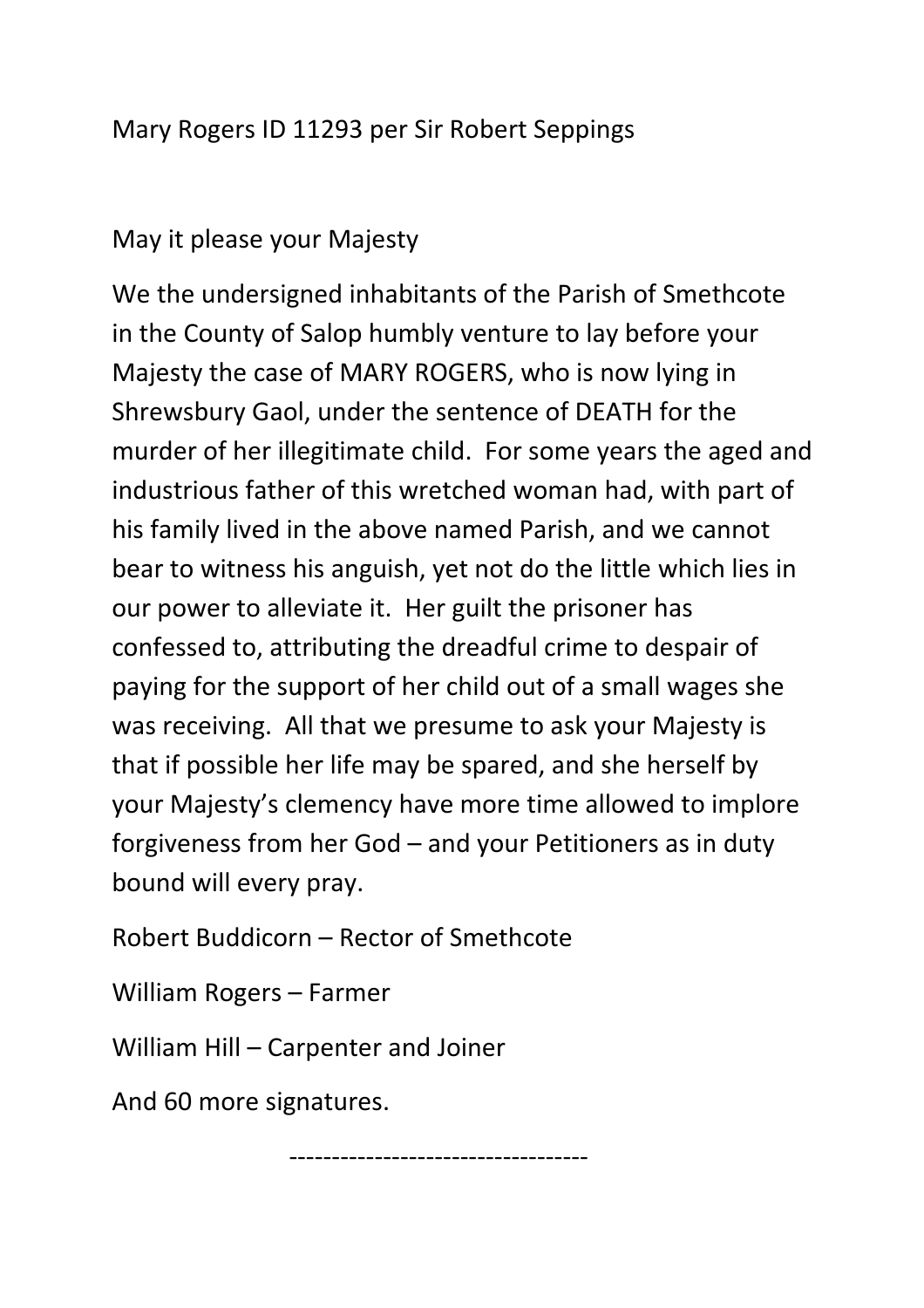This is to certify that MARY ROGERS now lying under the sentence of Death in the County Gaol at Shrewsbury lived as a servant to my wife about five years ago for sixteen months. She was remarkably kind to the children under her case and particularly so to the live stock which she also tended.

We have never had a serfvant that suited us better in these aspects.

Signed Timothy Smith – Farmer Dudgeley in the Parish of Church Stretton

8<sup>th</sup> August 1851

To the Right Honourable Sir G Grey Secretary of State for the Home Department.

------------------------------------

MARY ROGERS who now lies in Shrewsbury Gaol under the sentence of Death lived with me a short time ago as an under servant, her conduct was good- she was honest and hard working. Her general manner exhibited a simplicity with repeatedly seemed bordering on  $\left[ \begin{array}{cc} | \\ | \end{array} \right]$ . Her parents are hard working, sober people and general respected by their neighbours, who humbly pray that Her Majesty's mercy may be extended to the unhappy culprit.

I have the honour to remain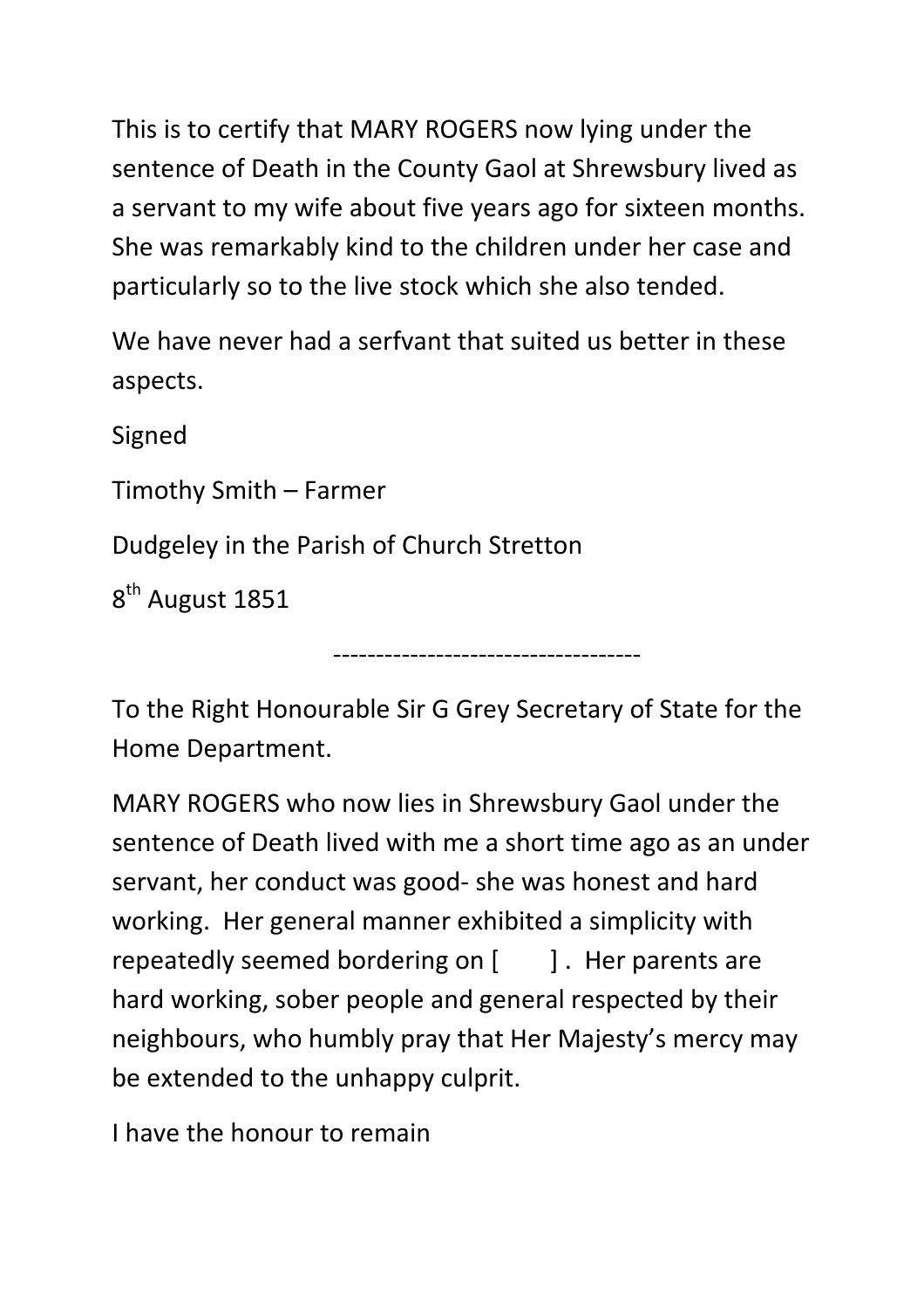Sir

Your obedient servant

William Hughes

Minister of Cardington

------------------------------

Stapleton (near Shrewsbury)

8<sup>th</sup> August 1851

This is to certify that MARY ROGERS now lying under the sentence of Death in the County Gaol lived with me for some time as a servant. She was very kind to my little girl of which she had charge, and also the live stock which she attended to.

Signed

Mary Allen

To the Right Honourable Sir George Grey Chief Secretary of State for the Home Department.

-------------------------------------

The undersigned memorial of the inhabitants of Church Stretton and neighbourhoods in the County of Salop.

Richard Wilding – Surgeon

Charles Mott – Surgeon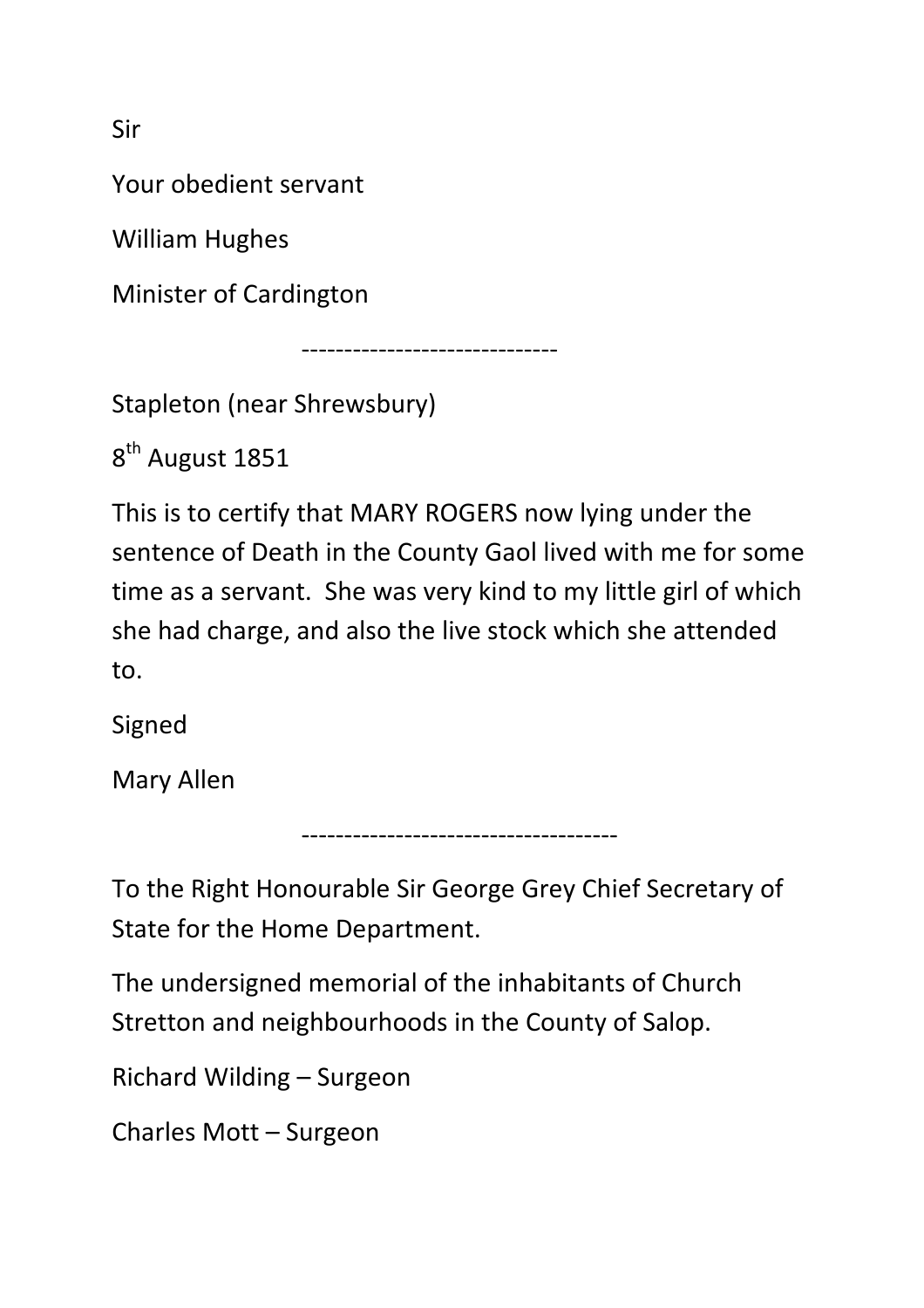Richard Harnes – Registrar of Birth and Deaths

John Lucas – Tailor

And 232 more signatures from Church Stretton and 42 more from Shrewsbury

-------------------------------------

Mary Rogers

Salop Quarter Assizes 31<sup>st</sup> July 1851

Murder (of her illegitimate child by drowning)

Death

Transportation for Life

Series HO18

Piece Number 312

Dorrignton

Near Shrewsbury

7<sup>th</sup> August 1851

To The Right Honourable Sir George Grey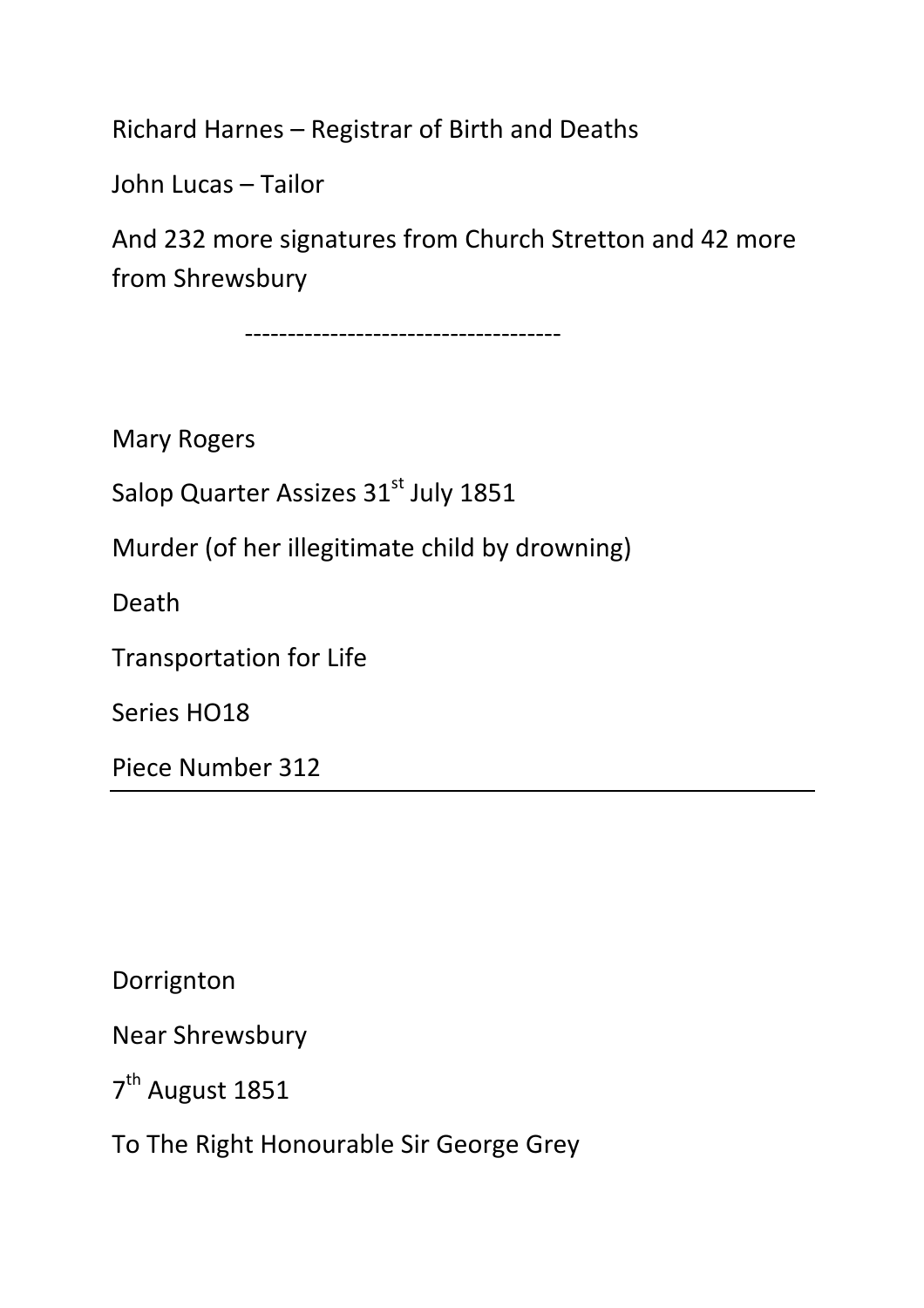Permit me to state that MARY ROGERS now lying under sentence of death in the gaol of this county came to reside with me as a Nurse to my children when about 13 years old. She lived in my service for about 2 years and after 12 months absence returned to me for another year.

She was a well conducted girl and particularly kind to the children. I cannot [ ] for the commission of the crime for which she is to suffer.

I am Sir

Yours respectfully

Thomas Eason

To The Right Honourable Sir G Grey Secretary of State for the Home Department

---------------------------

The memorial of the undersigned inhabitants of Shrewsbury

Respectfully Sheweth

That your memorialists learn with sorrow that one MARY ROGERS nor lies under the sentence of death in Shrewsbury Gaol for the murder of her illegitimate child.

Your Memoralists anticipate with deep regret the demoralizing effects of a public execution on the population of this neighbourhood.

Sir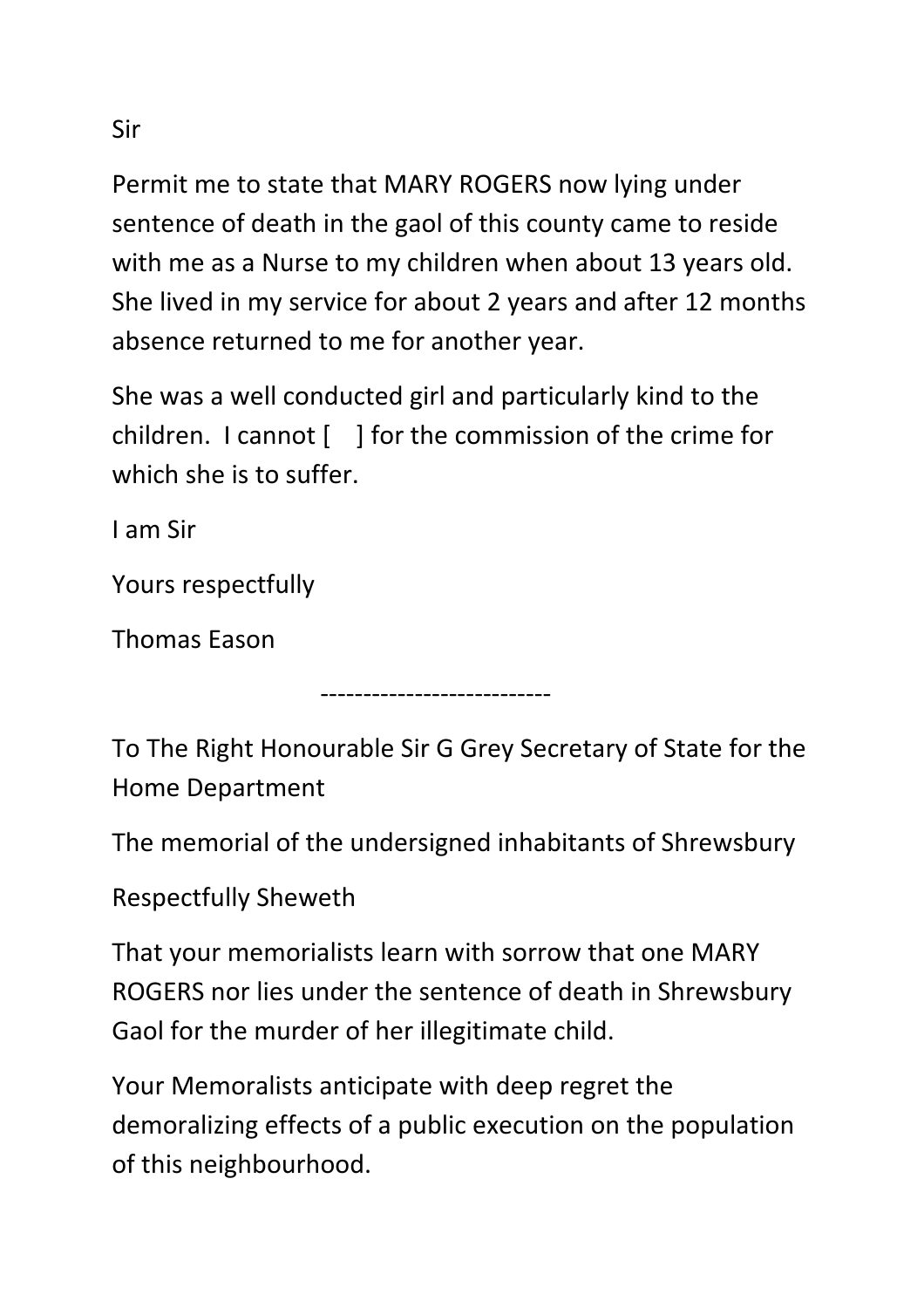Your memoralists beg leave further to submit that in the present instance the unhappy convict has borne an excellent character previous to the commission of the offence for which she is condemned to suffer and has been particularly distinguished for humanity and kindness.

Your memoralists therefore pray that you will be pleased to command that the sentence may in this case be commuted.

And your memoralists will ever pray.

John Smith

A Allbutt – barrister at Law

Edward Elsurance – gent

G Sandford Corser – Solicitor

John Rober Humphries – Surgeon

And 39 other signatures

-------------------------

Shrewsbury

Saturday 2<sup>nd</sup> August 1851

The Queen V MARY ROGERS for the murder of EDWIN ROGERS

Maria Lucas

I am the wife of George Lucas of Newington in Wistanslow the prisoner came in my service 5 December 1850 2 months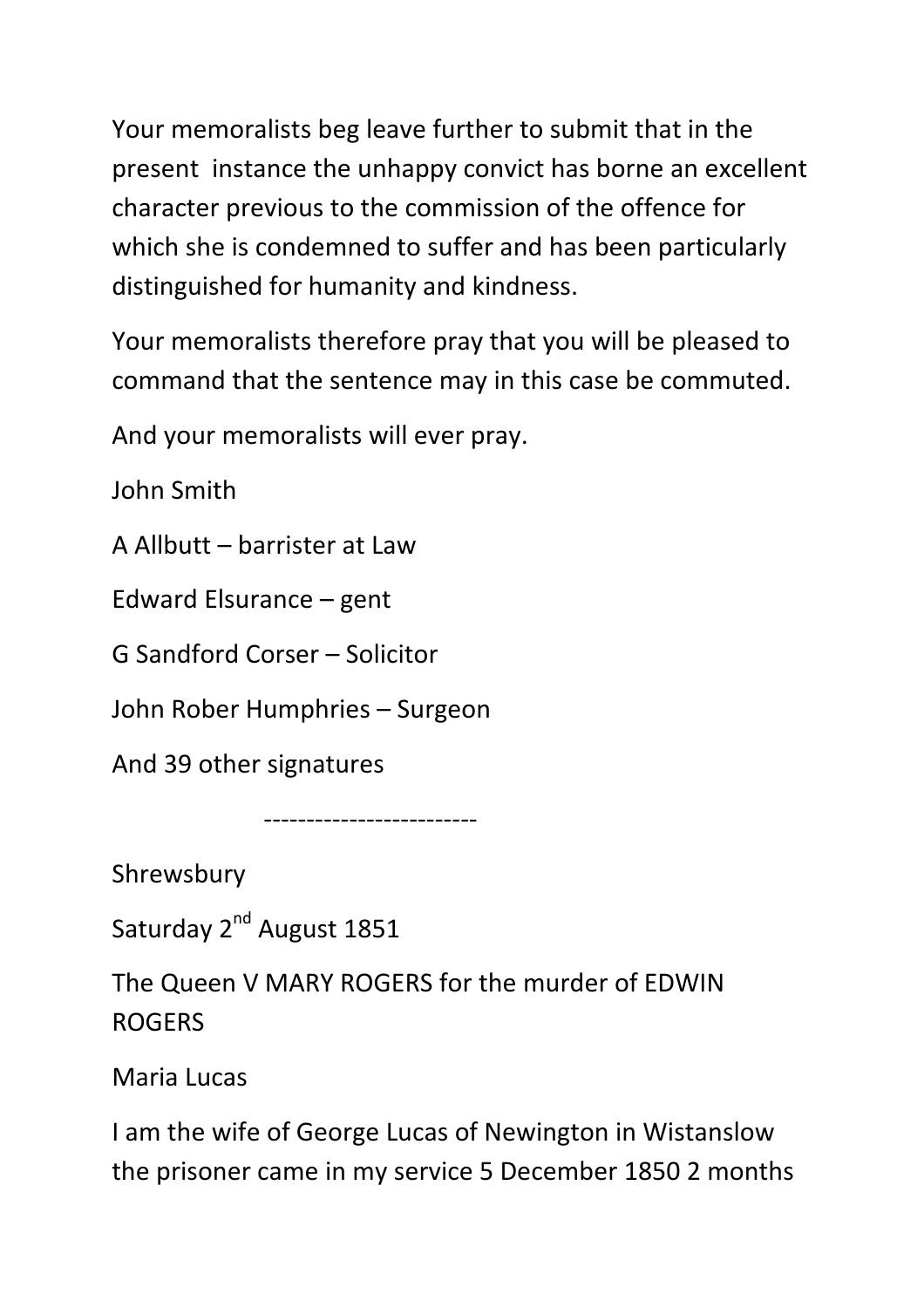after I observed she seemed pregnant she then remained until 19<sup>th</sup> April. She went to Mrs Evans at Round House about 3 miles off ( to be confined). She returned to my service on  $22<sup>nd</sup>$  may I engaged her for a year from that day. When she came to be engaged she had her child, she seemed very fond of the child. She took the child back and returned on the Thursday after and remained till  $24<sup>th</sup>$  June, during that time she went to see the child and gave money to pay for nursing, on the 23<sup>rd</sup> she asked leave to go, I declined that evening I told her she might go next day I gave her money to pay for nursing 4 shillings.

She left between 12 and 1, she returned between 9 and 10 , and she remained until apprehended the next day.

She was kind and humane girl and most excellent servant. I had no knowledge she was in the family way at first and kindly took her back. She brought the child to my house it is near Shetford Bridge and the Craven Arms near the New Inn.

Jane Evans

------------------------

I am the wife of John Evans and I live at the Round House. She did not take any of the child's things except those it had on. She left the clothes with me I was with Mr Evans for an hour after she left. It was a nice fat child when I gave it to the prisoner it was very nice very fat, I was taken to Wilstone to Mr Lindorf to see a child. On the  $27<sup>th</sup>$  3 days after it was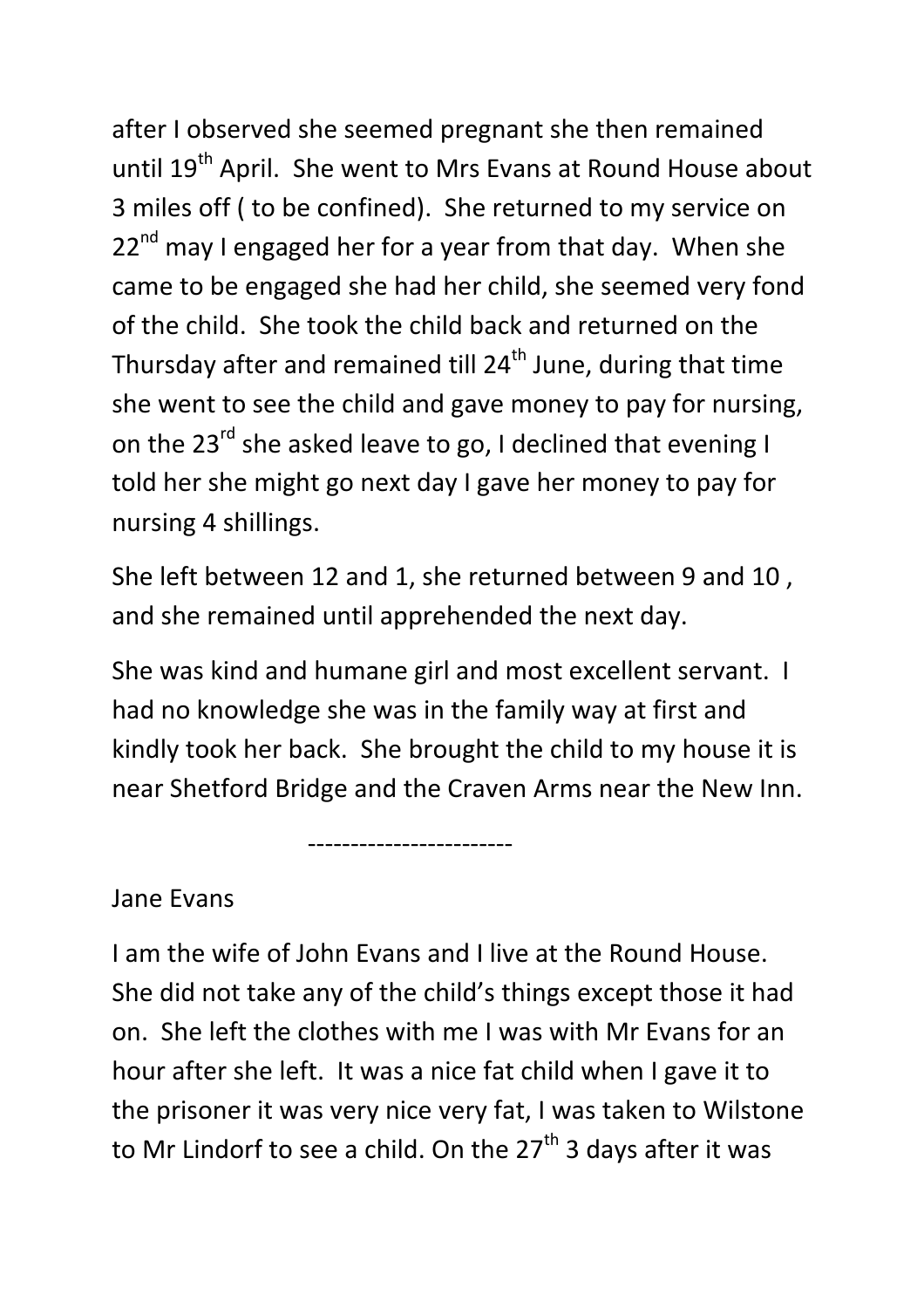naked it was the same child she took from me, there was private marks 2 red patches on each hip and one on the throat and one on the cheek.

I took it to be Baptised is was baptised EDWIN ROGERS.

-------------------------------

(A full grown child nice and fat and 9 weeks old. I saw the clothes when I saw the child they were a black shawl was not among some, when it went from me the child had a black shawl a large shawl. A little woollen thing for a bonnet, I put on a cap and hat and wrapped a shawl round it not over the head, I saw the cap and hat besides the shawl.)

Salop County Gaol

13<sup>th</sup> August 1851

Sir

I beg to acknowledge the receipt of your letter signifying the Queens command that the execution of the sentence of Death passed upon MARY ROGERS be respited until further notice.

I am

Sir

Your most obedient and humble servant

John Shepherd

Governor